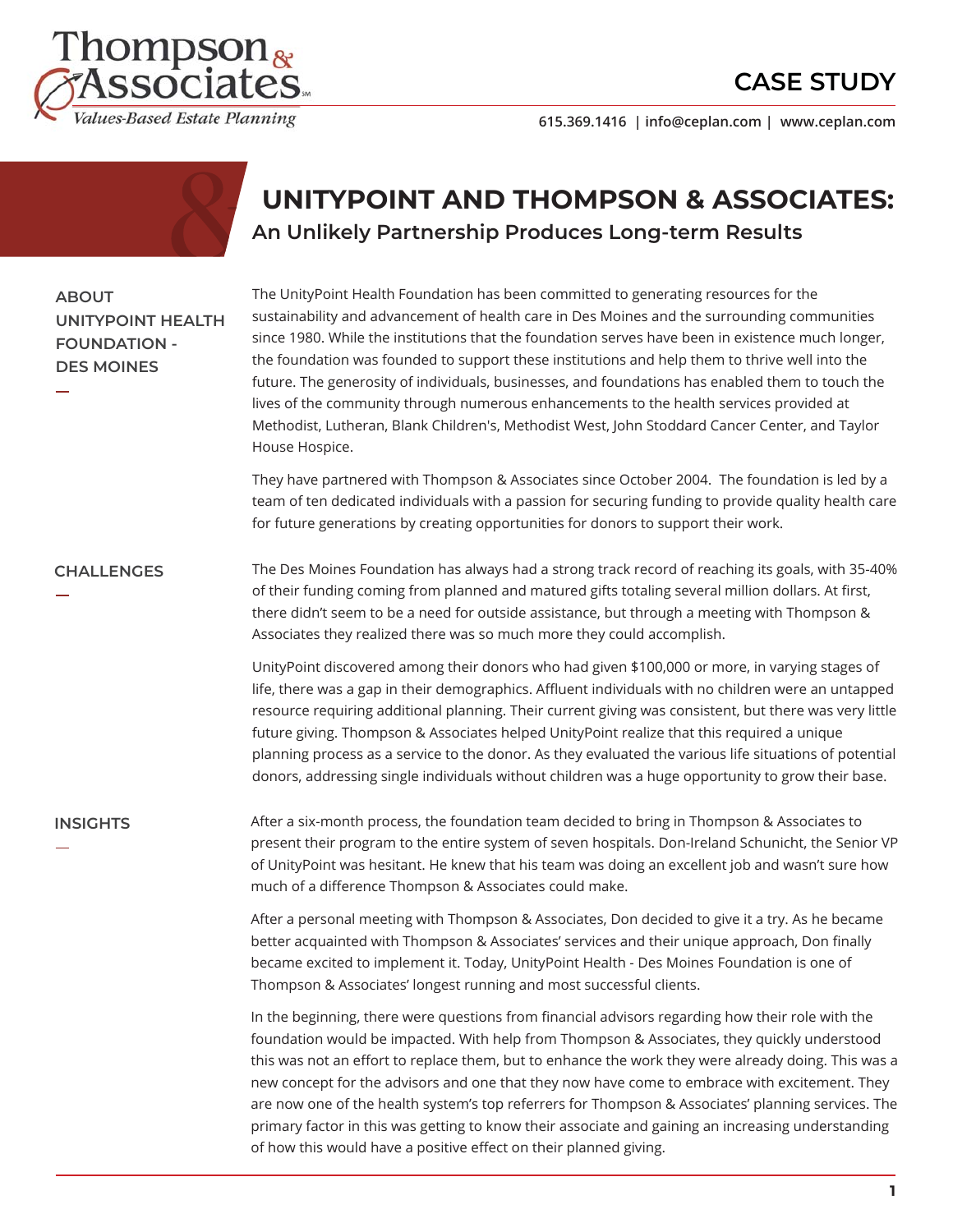## **CASE STUDY**



**615.369.1416 | info@ceplan.com | www.ceplan.com**

### **UNITYPOINT AND THOMPSON & ASSOCIATES: An Unlikely Partnership Produces Long-term Results**

#### **IMPLEMENTATION**

The old axiom still holds true: creating appropriate expectations leads to success. Potential donors need this from nonprofit organizations, and Thompson & Associates provides it.

The key to successfully implementing the Thompson & Associates program involves building relationships with supporters while clearly defining the role of Thompson & Associates. After a series of nurturing conversations, the team invites the donors for lunch and presents a simple call-to-action: a 30-minute meeting with the Thompson associate.

UnityPoint discovered that presenting the program to smaller groups of three or four and looping in members of the full board has been critical to the program's success.

UnityPoint employs an informal approach to inviting people to join with them, approaching those who may be interested to hear about the work they are doing in a no pressure, no obligation meeting. They recognize people will remain hesitant, so they leave it open-ended. They have also realized some success by reaching out to emeritus medical staff. Those already invested at some level are far more likely to be open to planned giving, and only need to be asked.

In short, setting up the program is a simple task. The primary challenge is making the best decisions regarding who to include in the process by involving each member of the foundation staff.

People's financial circumstances and numbers might change, but their values do not change. Thompson & Associates' process creates a plan that matches their values.

### **RESULTS**

Beyond the measurable financial results, the greatest success of the partnership with Thompson & Associates is the enjoyment it brings to the team. Laughter is a regular part of the environment when their associate is visiting with potential donors, and when you can achieve that level of enjoyment in the midst of estate planning, something is going right.

Due to the number of years in partnership together, many people have been exposed to the program for a second and third time. The success of the program has brought in additional endowments for a learning center with an expectation for even greater expansion in the future.

There are five main reasons for the success of the program at UnityPoint:

- 1. The process is confidential.
- 2. Potential donors in need of additional estate planning benefit from the program, giving them an added value.
- 3. The associate puts everyone at ease with the process, making buy-in a smooth transition.
- 4. UnityPoint's reputation has been elevated in the community as a leader among nonprofits, benefiting all who rely on the services they provide.
- 5. The program adds zeros and commas to the bottom line.

Ultimately, the goal is to expand the health system's resources to fund current and future programs. To that end alone, Thompson & Associates' services have been a resounding success.